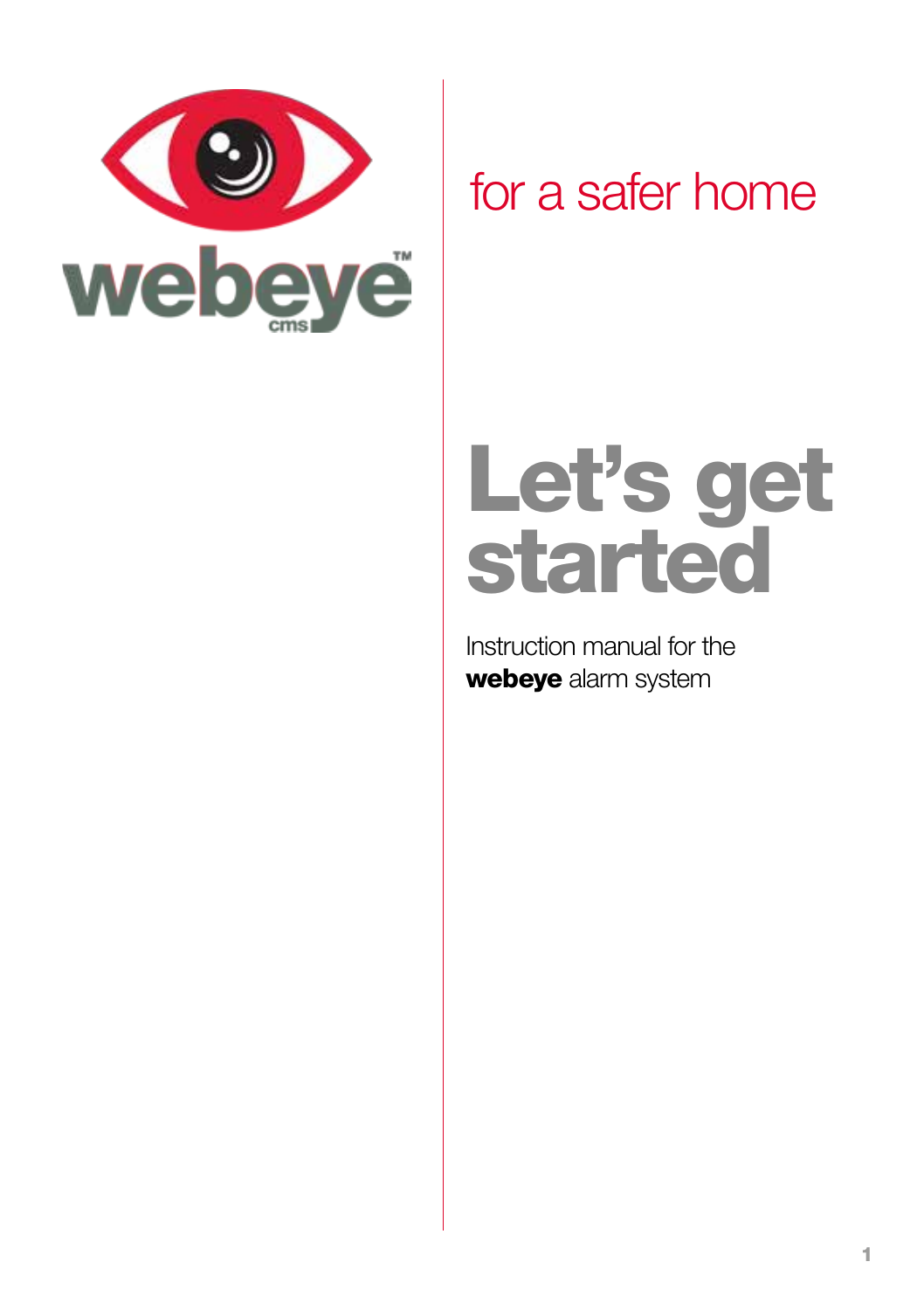## What's in your kit?

When your kit arrives it will already be paired – this means it is able to tell a device, such as the camera, which control panel it is talking to. Depending on what you purchased, your kit should include the following:

#### **Either**



Broadband/Ethernet control panel



Standard equipment



Optional extras



**Blind**<br>detector(s)





Door contact



**Badge reader and** remote control Smoke



Siren External camera

GPRS control panel



Keypad to configure Indoor contact Indoor motion viewers x2



detector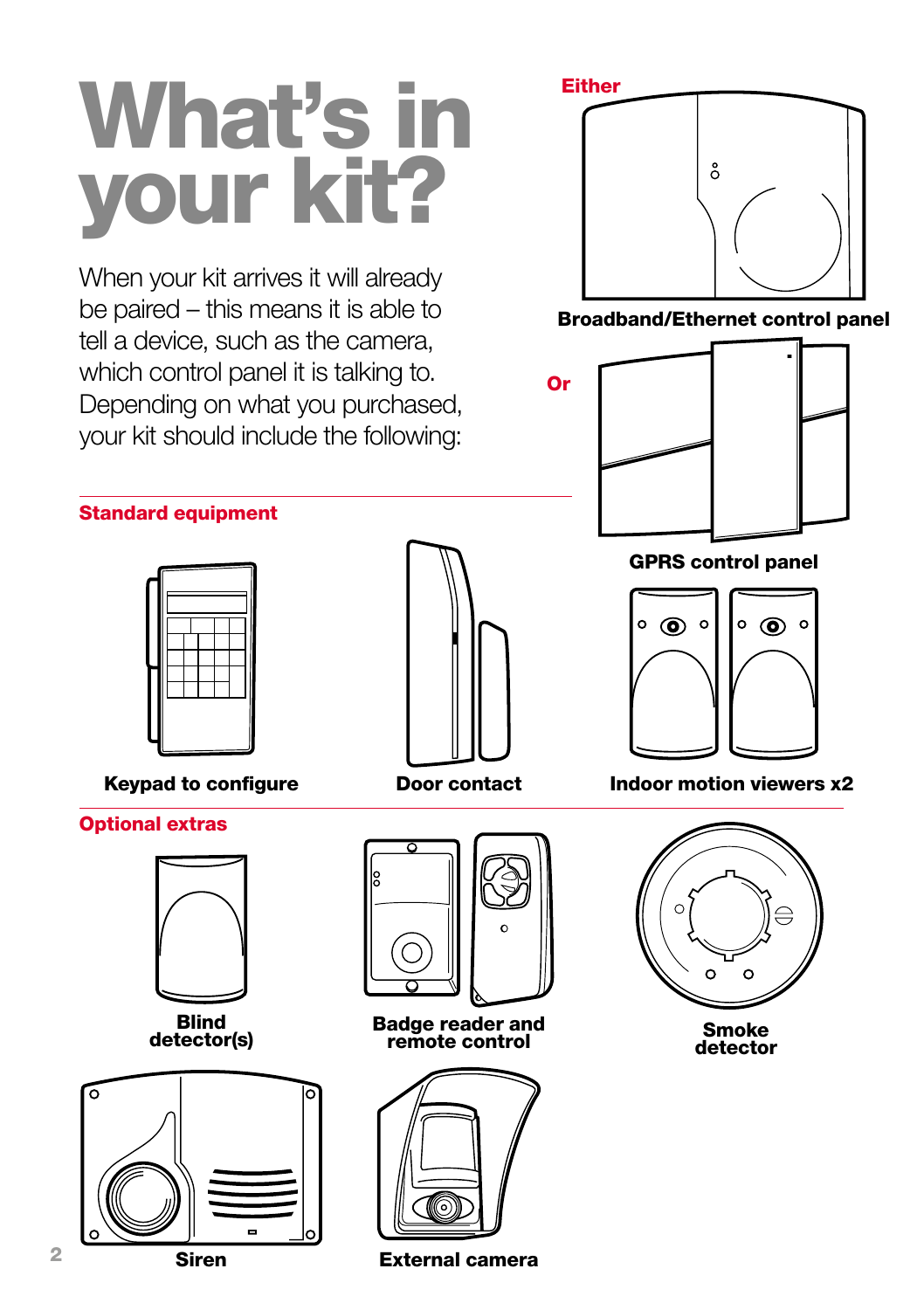## **Installing** your kit

Please read carefully. The steps below are an overview to installing the webeye alarm system:

## 1

#### **Mounting**

Mount the control panel in a central location within your home and near to a power supply. If you have a broadband control panel it needs to be close to your home broadband router as you will need an ethernet cable from your router to the control panel. If you have a GPRS control panel it should be mounted centrally, you do not require an ethernet cable. The panel comes ready to use but you will need to open the panel to locate the screw fitting holes. To mount the panel you may need someone to help you hold the panel while securing to the wall making sure you don't damage any of the internal wiring. Ensure your control panel is plugged into the mains power supply, but only once secure.

#### Communications check

If your kit has an ethernet panel, perform an ethernet status check (Page 4). If you have a GPRS panel, perform a GPRS level check (Page 5) to make sure your system communicates with the outside world.

# 3

2

#### Camera and device placement

Decide where you want to place your cameras. Take each camera to its location and perform a device location check (Page 5) for each camera. If the reading is 6 or above mount the camera, or if it is lower than 6 find an alternative location. Repeat the process for each device, including the keypad.

### App installation

Download and install the webeye cms app to your phone by going to the Google play store if your phone uses Android, or the app store if you have an iPhone and search for "webeye cms".

# 5 6

4

#### **Register**

You will have received an email with an invitation to join webeye. Fill in the form and using those credentials you can log Into the app.

#### **Testing**

Now test it by arming the system (Page 5). Once armed place yourself in front of the camera ensuring it triggers. If the system is working you will receive an alarm via the webeye app.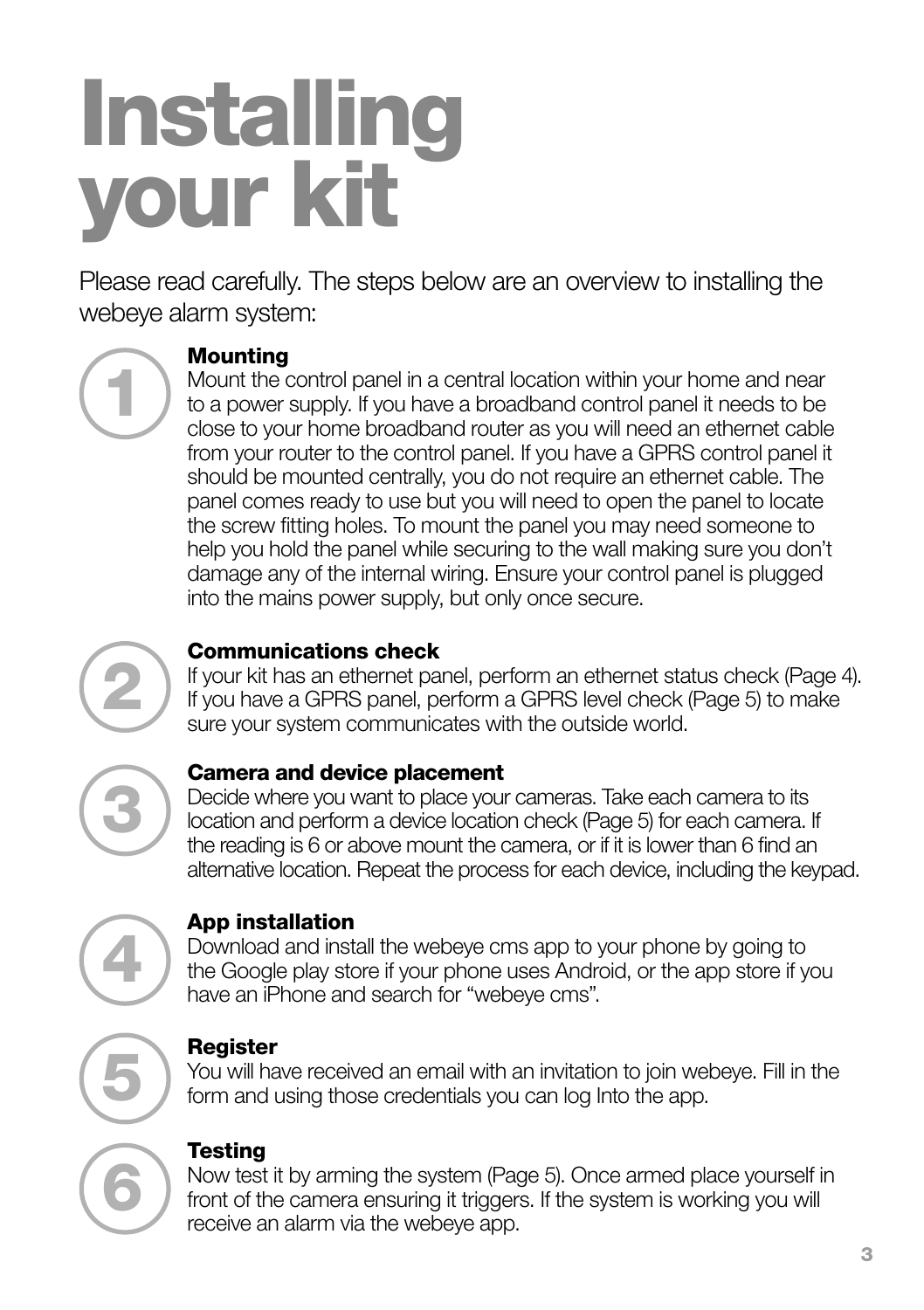### Follow these simple steps

The keypad provides access to the configuration of your control panel.

To browse through menu options use the left and right arrows.

To go down the Keypads menu structure or select an option press  $OK$  on the keypad.

To go back to the previous menu press **ESC NO**.

Follow the steps below to access the **installer menu.** 

Ensure the control panel is disarmed, press the right arrow once to see ACCESS LEVEL 1 and press OK on the keypad.

Use the right arrow on the keypad to select LEVEL: 4 and press OK.

After pressing OK you will be prompted for the installer code. Using the keypad press 1984 followed by OK on the keypad. After pressing OK you will be prompted for another code for **ACCESS LEVEL 3.** Using the keypad press 333333 followed by OK. 1984 is the default installer code and 333333 is the default user code.

<sup>4</sup> If you have entered the correct codes you should now see **ACCESS LEVEL 4** displayed on the keypad.

#### ETHERNET STATUS CHECK FOR THE BROADBAND CONTROL PANEL ONLY

Enter the installer menu. Navigate using the arrows  $\sqrt{\frac{FTH}{FTH}}$ and go to the maintenance menu and press OK on the keypad. Navigate again to find **ETH. STATUS** and press OK.

A test will now be carried out to ensure the control panel can communicate with your broadband router.

Upon successful communication you should see the PANEL IP displaying a number similar to 192.168.0.3. If you do not see a set of numbers or you receive an error, please check your ethernet cable is plugged into the panel and your router and ensure your router is powered.

| Tue 29/10       | 11:23         |
|-----------------|---------------|
| <b>DISARMED</b> | $1 \vee 1$ :1 |

ACCESS LEVEL  $I$  FVFL  $\cdot$  4

BADGE OR CODE

ACCESS LEVEL

TEST IN PROGRESS  $END = OK/YES$ 

PANEL IP XXX.XXX.XXX.XXX

 $\hat{a}$  $\Omega$  $\frac{2}{10}$  $\frac{3}{4}$  $\widehat{\mathbf{r}}$  $\overline{4}$  $\overline{5}$  $\overline{6}$  $\hat{\mathbf{a}}$  $\overline{\mathbf{8}}$  $\overline{9}$ ᅙ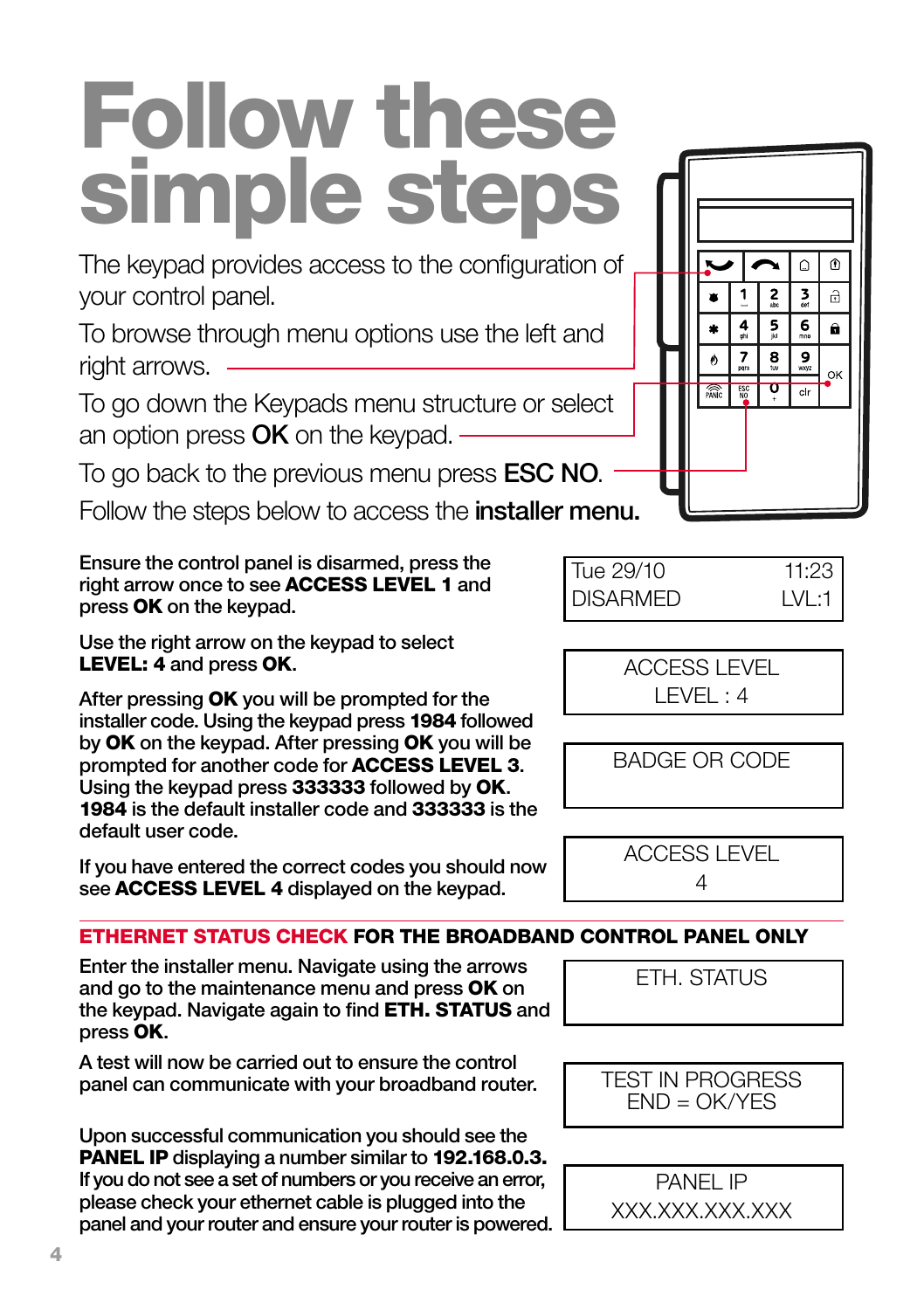#### GPRS LEVEL CKECK FOR THE GPRS CONTROL PANEL ONLY

Enter the installer menu. Navigate using the  $\sqrt{2G3G + FV}$ arrows and go to the maintenance menu and press OK on the keypad. Navigate again to find 2G3G LEVEL and press OK.

A test will now be carried out to ensure the control panel can communicate with the mobile phone network.

Upon successful communication you should see a level out of 5. If the level is less than 3 you should mount the panel in another location.

#### DEVICE LOCATION CHECK

Enter the installer menu. Navigate using the arrows and go to the maintenance menu and press OK on the keypad. Navigate to DEVICE LOCATING and press OK.

Use the arrow keys on the keypad to find the camera or device you are wanting to locate and press OK.

Upon pressing OK the keypad should beep and you should be presented with a number out of 9. This number represents the radio strength of that device. If this number is less than 6 you should locate the camera elsewhere.

Repeat this process for all your devices.

#### ARMING AND DISARMING YOUR SYSTEM USING THE KEYPAD

The home screen contains the current armed state of the control panel. If the panel is disarmed the word DISARMED will be shown. To arm your panel press 333333 and OK on the keypad.

The keypad should beep every second for a few seconds and a small red light on the keypad should flash. When the control panel is armed the beeping will stop but the red light should continue to flash periodically. When armed the keypad will display something similar to the image on the right hand side.

To disarm the control panel press 3333333 and OK on the keypad. The keypad display should change to DISARMED.

| Tue 29/10 | 11:23   |
|-----------|---------|
| DISARMED  | LVL:1 I |

| Tue 29/10         | 11.23 |
|-------------------|-------|
| $PA1=A PA2=A L:1$ |       |

| Tue 29/10 | 11:23   |
|-----------|---------|
| DISARMED  | I VI 11 |





**MOTIONVIEWER** CAMERA 1

> RF TEST 9/9

TEST IN PROGRESS  $FND = OK/YFS$ 

2G3G LEVEL

5/5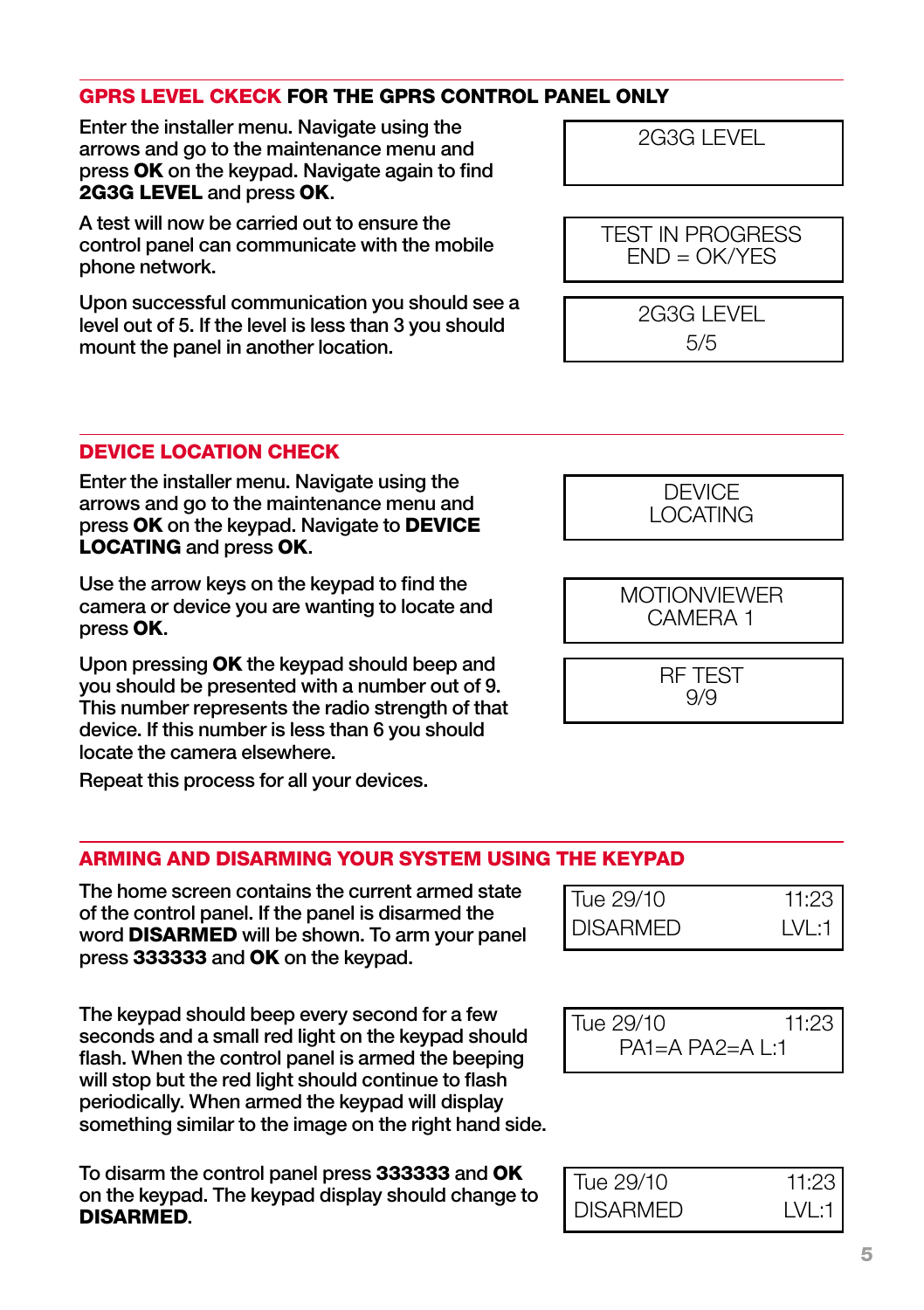#### INITIAL CONNECTION TO LIVELINK

- 1. After downloading the app and you are logged in, you will be taken to the LiveLink screen. LiveLink allows you to take snapshots from your cameras, as well as the ability to set and unset your alarm system.
- **WebEyeCMS** Current Pares Initiate Live Link **Corp. Clini R** Manual
- 2. To connect to your system, press the 'Initiate LiveLink' button and enter your PIN. The default PIN code is 2222.



- 3. (For iPhone only) To connect via LiveLink, your phone will need to send a text message to the control panel. Press 'Send' to complete the action. It may take up to a minute or more for the panel to connect.
- 4. Once connected, you will be taken to the main LiveLink controller screen from which you can set and unset your system or take snapshots from your cameras.





ARMING AND DISARMING YOUR SYSTEM USING YOUR MOBILE PHONE (LIVELINK)



- 1. When connected to LiveLink the padlock icon shows you the current state of your alarm - Open means it is not set, closed with a red background means the system is set. To set (arm) or unset (disarm) your system, press the padlock icon.
- 2. Enter your pin to verify your choice and the app will send a set/unset request to the control panel. The default panel. The default<br>6 PIN code is 2222.



- 3. After you have pressed the padlock icon, look for the icon changing. Depending on your settings, this could take up to a minute. Once the icon has changed, the system will now be set or unset, depending on your action.
	- 4. To complete the process, press the phone icon

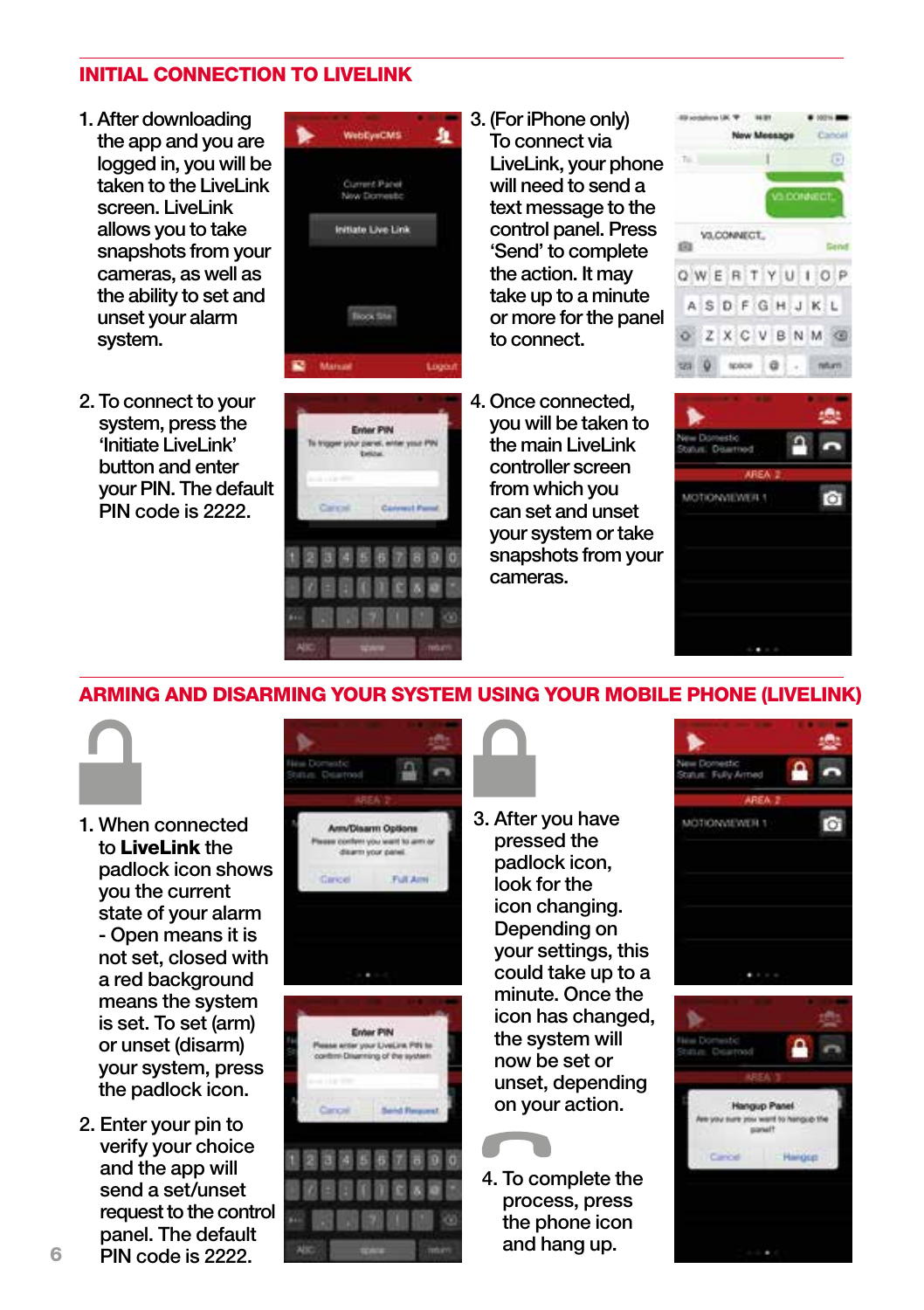#### RECEIVING ALARMS TO YOUR MOBILE PHONE

The webeye cms app works with both iPhone and Android.

When an alarm comes in, your phone will siren. If your screen is locked, swipe the notification and the app will launch automatically into your alarm list. If your phone screen is unlocked or in use, the alarm notification will appear at the top of the screen. Press the notification to go to your alarm list. (Please note your phone may not siren in this state).

A blue bell will be displayed on new and unread alarms. Pressing an alarm will take you to the alarm details.

When viewing an alarm, swiping left and right will allow you to view signals, videos and comments. You can view videos at every 10% interval, starting at 20%. To view a video, press the video title, e.g. Video from MOTIONVIEWER 1.

After viewing the alarm hang up to receive any further alarms.

#### TECHNICAL SUPPORT 0115 714 9999

The webeye alarm system comes with comprehensive technical support. If you have any problem installing or using the system you can call our support line any time between 8am to 9pm Monday to Friday, excluding bank holidays. All calls are charged at local rate and may be recorded for training purposes.